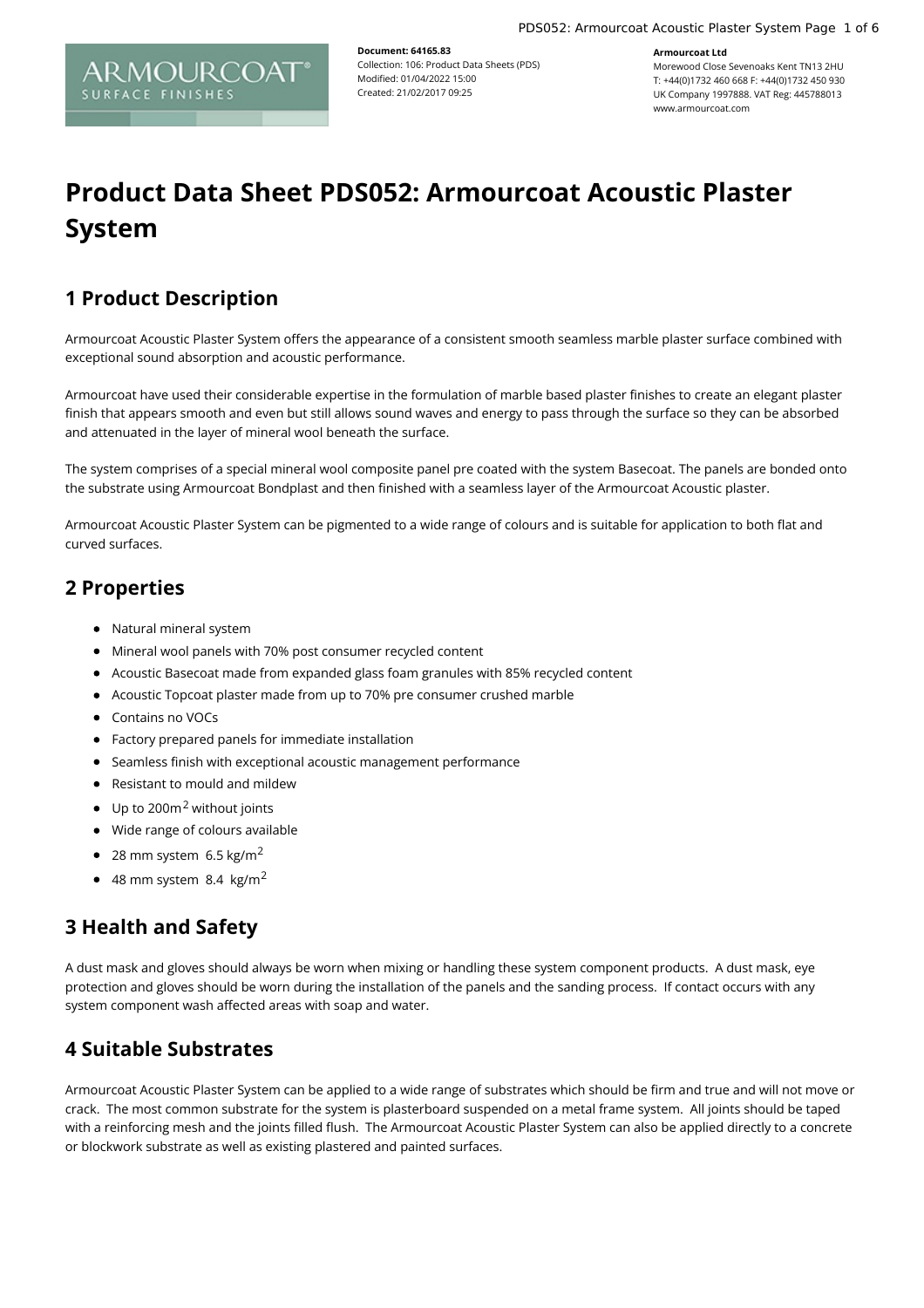# **5 Mixing Instructions**

Armourcoat Acoustic panels are pre-coated with the system Basecoat ready to be affixed to the substrate using Armourcoat Bondplast.

### **5.1 Armourcoat Bondplast**

Armourcoat Bondplast is a specially formulated gypsum glue. Please refer to PDS23 for more detail on Armourcoat Bondplast. Always use a dust mask and wear gloves and eye protection when mixing Armourcoat Bondplast. Armourcoat Bondplast is packed in 20kg bags as a powder.

- Empty the required amount of Armourcoat Bondplast into a 30 litre mixing tub. Add clean cold water and mix using a paddle drill to achieve a smooth, lump free consistency. The 20kg bag of Armourcoat Bondplast requires approximately 9-10 litres of water.
- 20kg bag of Armourcoat Bondplast mixed with water will be sufficient to affix 18- 20m  $^2$  of Armourcoat Acoustic panels.
- Once mixed Armourcoat Bondplast is useable for up to 60 minutes. Initial set is between 80-90 minutes and final set at around 120 minutes.

### **5.2 Panel Joint Filler**

The Panel Joint Filler is a specially formulated lightweight mix of resin and expanded glass foam granules which when mixed together form a mousse like material which is pressed into the joints between panels and left to dry out. Mix 20 litres of the lightweight filler powder with 4.8 litres of joint filler resin for 1- 2 minutes with a plaster mixing drill until you have achieved a creamy consistency.

- Once mixed the Filler will be useable for 10-20 minutes after which time it will start to feel a little dry. Add a small amount of extra resin mix or water and re stir.
- Do not try to work the Filler, rather just press it into the joins between panels using a trowel and quickly trowel over once to press the material in. Leave to dry fully before sanding back to a flat surface.

#### **5.3 Armourcoat Acoustic Topcoat**

Armourcoat Acoustic Topcoat is a premixed plaster. Mix the Topcoat for at least 2 minutes using a plaster mixing drill immediately before use and apply to the base panels with a notched trowel. Smooth down with a stainless steel trowel. The Topcoat can also be sprayed applied and then smoothed down.

# **6 Application Instructions**

Please refer to the **Armourcoat Acoustic - Installation Guide** for application details for the Armourcoat Acoustic Plaster System.

In the UK and certain parts of Europe Armourcoat will supply and install Armourcoat Acoustic Plaster System directly. Elsewhere in the world the system may be supplied and installed by an Armourcoat partner company. Each partner company will provide the system warranty and will be responsible for all aspects of specification and technical detailing with the specifier and contractor. Each partner company will be responsible for the supply and installation of Armourcoat Acoustic Plaster System to brand standards and to project schedule.

Armourcoat Acoustic Plaster System will not be supplied to and cannot therefore be installed by general contractors. In any doubt about the validity of any installation contractor in respect to this system, please contact Armourcoat's global head offices.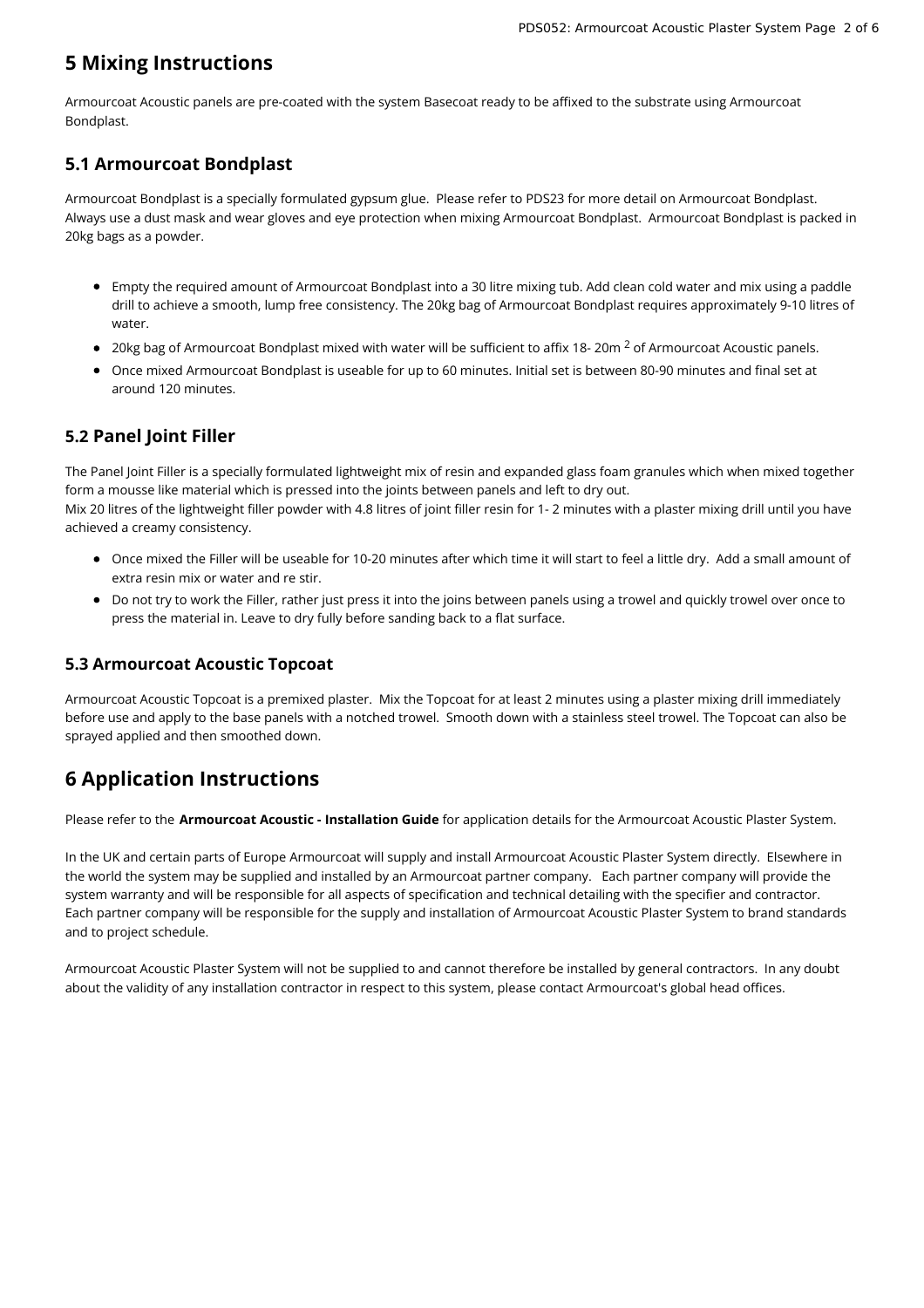# **7 Test Data**

#### **7.1 Fire**

#### **7.1.1 British Fire Test**

Independent tests were carried out in the UK on the \*40mm Armourcoat Acoustic Plaster System, for fire spread the system in accordance with BS 476:Part 6:1989+A1 and BS 476: Part 7:1997.

#### BS 476: Part 6: 1989+A1: 2009

| Fire propagation index, I | 4.4 |
|---------------------------|-----|
| Subindex, i1              | 1.2 |
| Subindex, i2              | 2.4 |
| Subindex, i3              | 0.8 |

BS476: Part 7: 1997 Class 1 surface spread of flame.

**Results**: tests to BS 476:Part 6:1989+A1:2009 and BS 476: Part7:1997 demonstrate that the product complies with the requirements for **Class 0** as defined in paragraph A13(b) of Approved Document B, 'Fire Safety' to the Building Regulations 2000.

\*Please note: Armourcoat no longer supply the 40mm Acoustic Plaster System.

#### **7.1.2 European Fire Test**

Independent tests were carried out in the UK on the 48mm Armourcoat Acoustic Plaster System, for classification of reaction to fire performance in accordance with EN13501-1:2007+A1: 2009.

## **Reaction to fire classification:**

A2 - s1, d0

#### **7.1.3 Australian Fire Test**

Independent tests were carried out in Australia on the Armourcoat Acoustic Plaster System components in accordance with AS/NZA 3837:1998 Method of test for heat and smoke release rates for materials and products using an oxygen consumption calorimeter.

| <b>Specimen Tested</b> | <b>BCA Group Classification Prediction</b> |
|------------------------|--------------------------------------------|
| Acoustic Board         |                                            |
| Acoustic Basecoat      |                                            |
| Acoustic Topcoat       |                                            |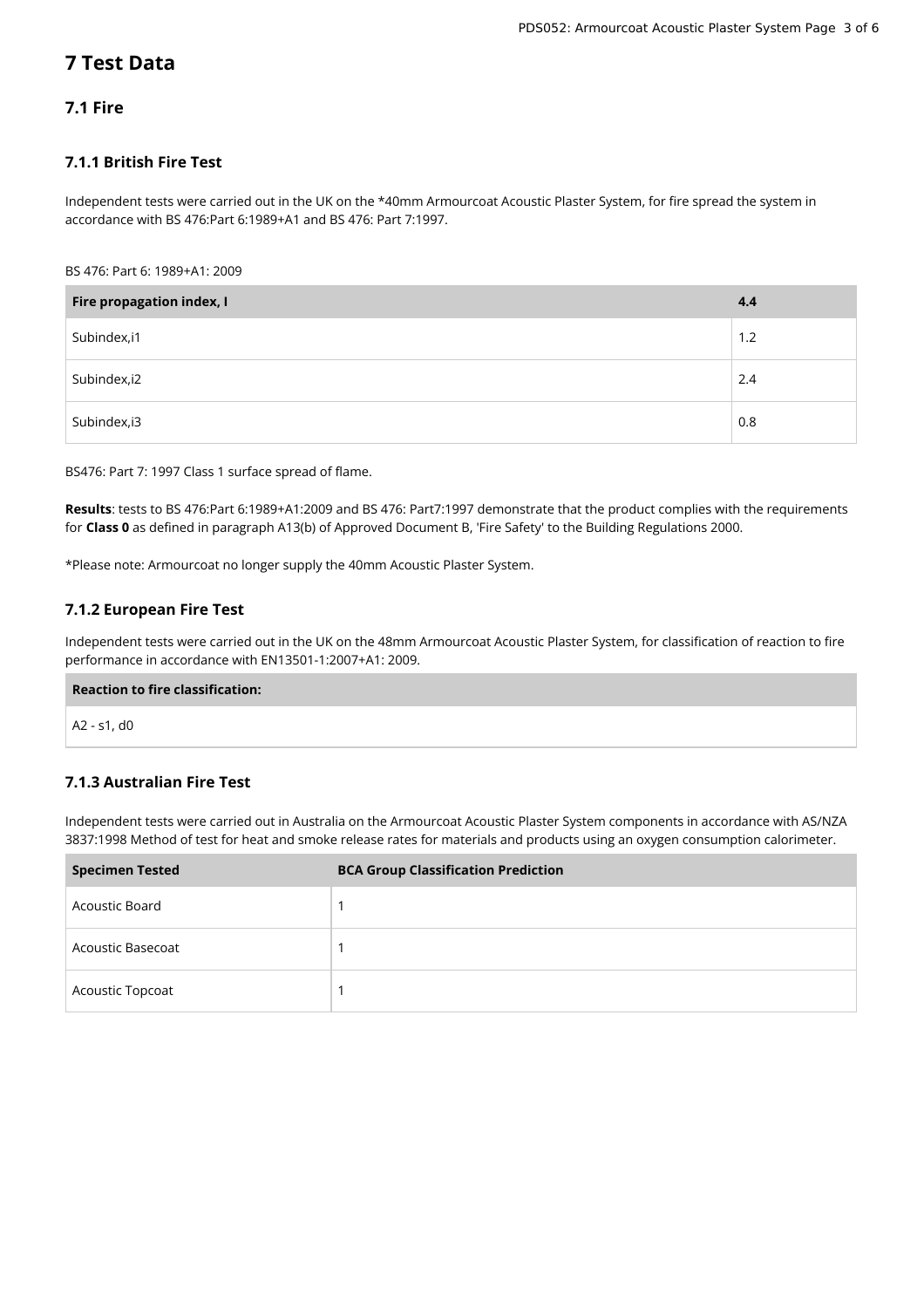#### **7.1.4 American Fire Test**

Test carried out in accordance with the procedure outlined in ASTM E84-20, "Standard Test Method for Surface Burning Characteristics of Building Materials"

| <b>Test</b>                 | 28mm Acoustic Plaster System | 48mm Acoustic Plaster System |
|-----------------------------|------------------------------|------------------------------|
| Flame Spread Index          | 15                           | 15                           |
| Smoke Spread Index          |                              | 10                           |
| Flame Spread Classification | A                            | A                            |

#### **7.2 VOC Testing**

#### **7.2.1 VOC Content Testing**

A sample of Acoustic Topcoat was tested for VOC content by an accredited European laboratory following procedures outlined in ISO 11890-2 "Paints and varnishes. Determination of volatile organic compound (VOC) content".

| <b>Test Method</b> | VOC (grams/litre) | VOC (Lbs/Gal) | <b>Comments</b>              |
|--------------------|-------------------|---------------|------------------------------|
| ISO 11890-2        | < 1.0             |               | Limit of detection = $1$ g/L |

#### **7.2.2 VOC Emissions Testing**

A sample of Armourcoat Acoustic Plaster System was tested for indoor air quality following the requirements of CDPH/EHLB/Standard Method by an accredited American laboratory.

| <b>Environment</b> | <b>Product Usage</b> | <b>Product Surface Area</b> Room Volume |                    | <b>Ventilation Rate (ACH)</b> | <b>Product Compliance?</b> |
|--------------------|----------------------|-----------------------------------------|--------------------|-------------------------------|----------------------------|
| Classroom          | Ceiling              | 89.2 m <sup>2</sup>                     | 231 m <sup>3</sup> | 0.82                          | Yes                        |
| Office             | Ceiling              | 11.1 m <sup>2</sup>                     | 30.6 $m3$          | 0.68                          | Yes                        |
| Residential        | Ceiling              | $217 \text{ m}^2$                       | 547 $m3$           | 0.23                          | No                         |

The regulations or protocols described below are accredited on line with EN ISO/IEC 17025 by DANAK (no. 522). This accreditation is valid worldwide due to mutual approvals of the national accreditation bodies (ILAC/IAF,see also www.eurofins.com/galten.aspx#accreditation).

| <b>Regulation or</b><br><b>Protocol</b> | <b>Conclusion</b>         | <b>Version of Regulation or Protocol</b>                                                                                |  |  |
|-----------------------------------------|---------------------------|-------------------------------------------------------------------------------------------------------------------------|--|--|
| <b>BREEAM</b><br>International          | <b>Exemplary</b><br>Level | BREEAM International New Construction v2.0 (2016)                                                                       |  |  |
| Indoor Air<br>Comfort®                  | Pass                      | Indoor Air Comfort 7.0 of May 2020                                                                                      |  |  |
| French VOC<br>Regulation                | $A+$                      | Decree of March 2011 (DEVL1101903D) and Arrêté of April 2011 (DEVL1104875A) modified in<br>February 2012 (DEVL1133129A) |  |  |
| French CMR<br>components                | Pass                      | Regulation of April and May 2009 (DEVP0908633A and DEVP0910046A)                                                        |  |  |
| Italian CAM<br>Edilizia                 | Pass                      | Decree 11 October 2017 (GU n.259 del 6-11-2017)                                                                         |  |  |
| ABG/AgBB                                | Pass                      | Ausschuss zur gesundheitlichen Bewertung von Bauprodukten (June 2021)                                                   |  |  |
| Belgian Regulation                      | Pass                      | Royal decree of May 2014 (C-2014/24239)                                                                                 |  |  |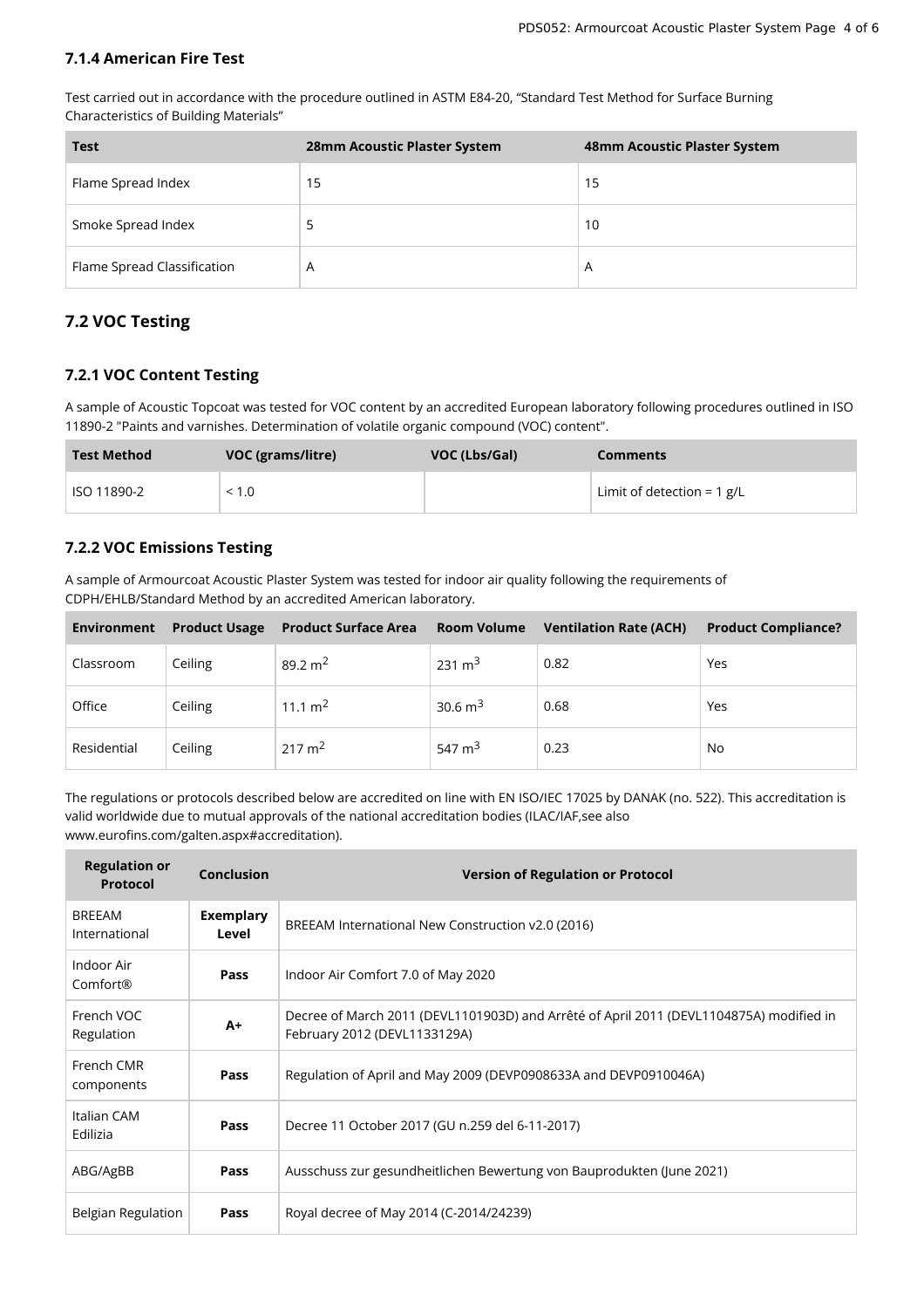Testing was carried out by Eurofins - Product Testing, Denmark.

#### **7.3 Acoustic Performance and Noise Reduction Coefficient**

Independent tests were carried out in the UK on the Armourcoat Acoustic® Plaster System to determine the Sound Absorption Coefficient (αs), conducted in accordance with European Standard EN ISO 354. Single figure ratings of sound absorption performance, known as the Weighted Sound Absorption Coefficient (αw), Sound Absorption Class, Sound Absorption Average (SAA) and Noise Reduction Coefficient (NRC) are derived from these measurements in accordance with European Standard EN ISO 11654 and American Standard ASTM C423-17. Tests were carried out by the AIRO Acoustics Laboratory, a UKAS accredited testing laboratory No. 0483, on 18th December 2019 and 22nd April 2020. The Armourcoat Acoustic® Plaster System achieved BS EN ISO 354:2003 Weighted Sound Absorption Coefficient (αw) of 0.85, class B (28mm system) to 0.95, class A (48mm system).

|                  | <b>EN ISO 354:2003</b>                               |              | <b>ASTM C423-17</b>                      |                                             |  |
|------------------|------------------------------------------------------|--------------|------------------------------------------|---------------------------------------------|--|
| <b>Thickness</b> | <b>Weighted Sound Absorption</b><br>Coefficient (aw) | <b>Class</b> | <b>Sound Absorption Average</b><br>(SAA) | <b>Noise Reduction Coefficient</b><br>(NRC) |  |
| 28 <sub>mm</sub> | 0.85                                                 | B            | 0.82                                     | 0.80                                        |  |
| 48 <sub>mm</sub> | 0.95                                                 | A            | 0.92                                     | 0.90                                        |  |

#### **7.4 Mold Resistance**

Samples were tested in accordance with:

ASTM D 3273-16 – "Standard Test Method for Resistance to Growth of Mold on the Surface of Interior Coatings in an Environmental Chamber".

| Sample                         | Week 1 | Week 2 | Week 3 | Week 4 |
|--------------------------------|--------|--------|--------|--------|
| Acoustic Topcoat - AP335 Rep 1 | 10     | 10     | 10     | 10     |
| Acoustic Topcoat - AP335 Rep 2 | 10     | 10     | 10     | 10     |
| Acoustic Topcoat - AP335 Rep 3 | 10     | 10     | 10     | 10     |

\*Rating system: 1 is very poor. 10 is no growth

#### **Testing was carried out by an accredited American testing laboratory.**

#### **7.5 LEED Contribution**

Contribution statement: Armourcoat Acoustic Plaster System qualifies for points under the LEED Green Building Rating System.

LEED is a set of performance standards based on existing and proven technology to evaluate environmental performance from a whole building perspective over the building's lifecycle. They provide a definitive standard for what constitutes a green building in design, construction and operation.

LEED guidelines vary from one program to another. Categories may change. Consultation with the Green Building Certification Institute is recommended.

#### **EA Credit 1 - Optimise Energy Performance**

Armourcoat Acoustic high density mineral wool panels provide additional thermal insulation which reduces energy use for optimised energy performance.

#### **MR Credit 4 - Recycled Content**

Armourcoat Acoustic consists of up to 80% recycled content including post consumer and pre consumer recycled material.

#### **IEQ Credit 4 - Low Emitting Materials**